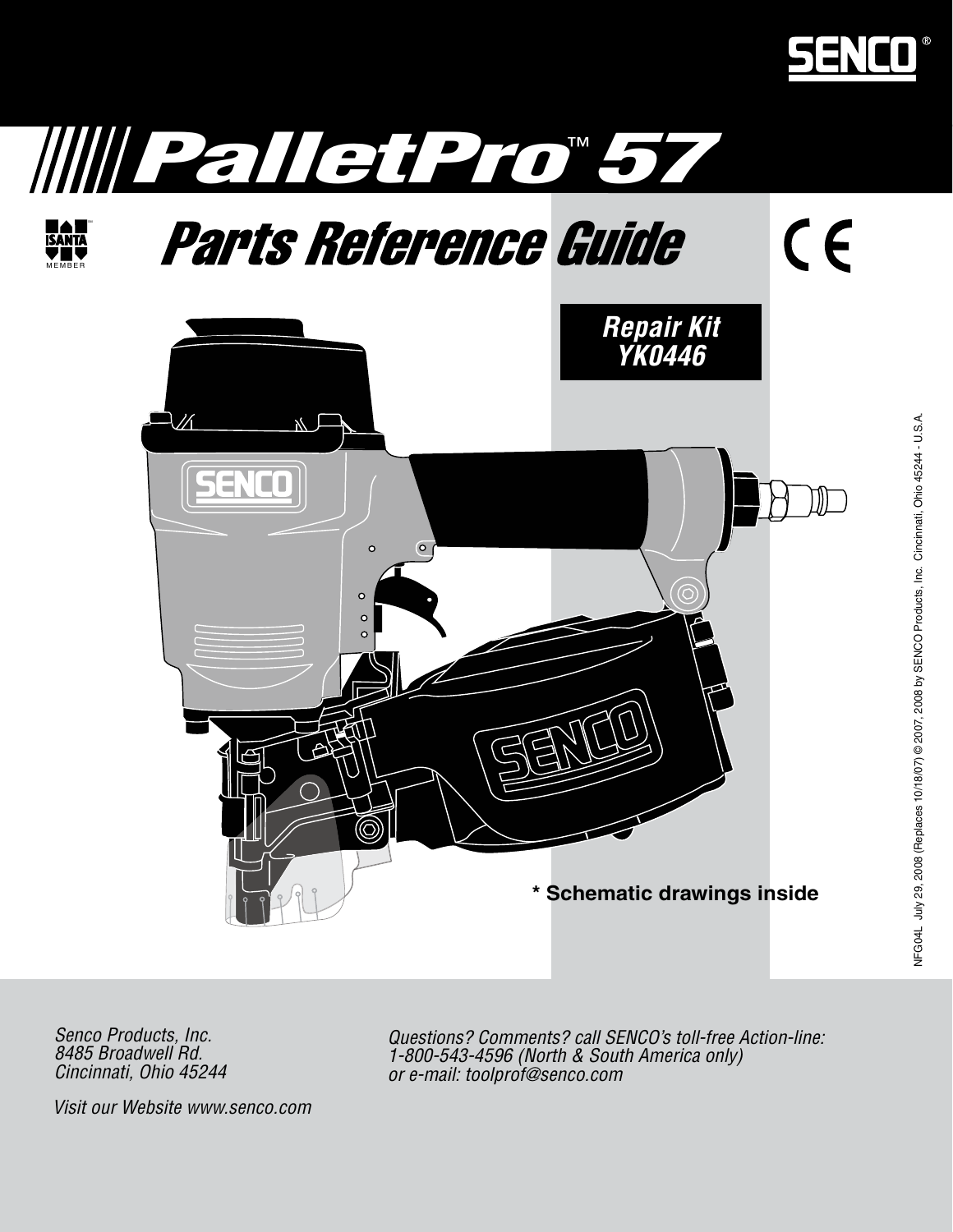## PalletPro®57

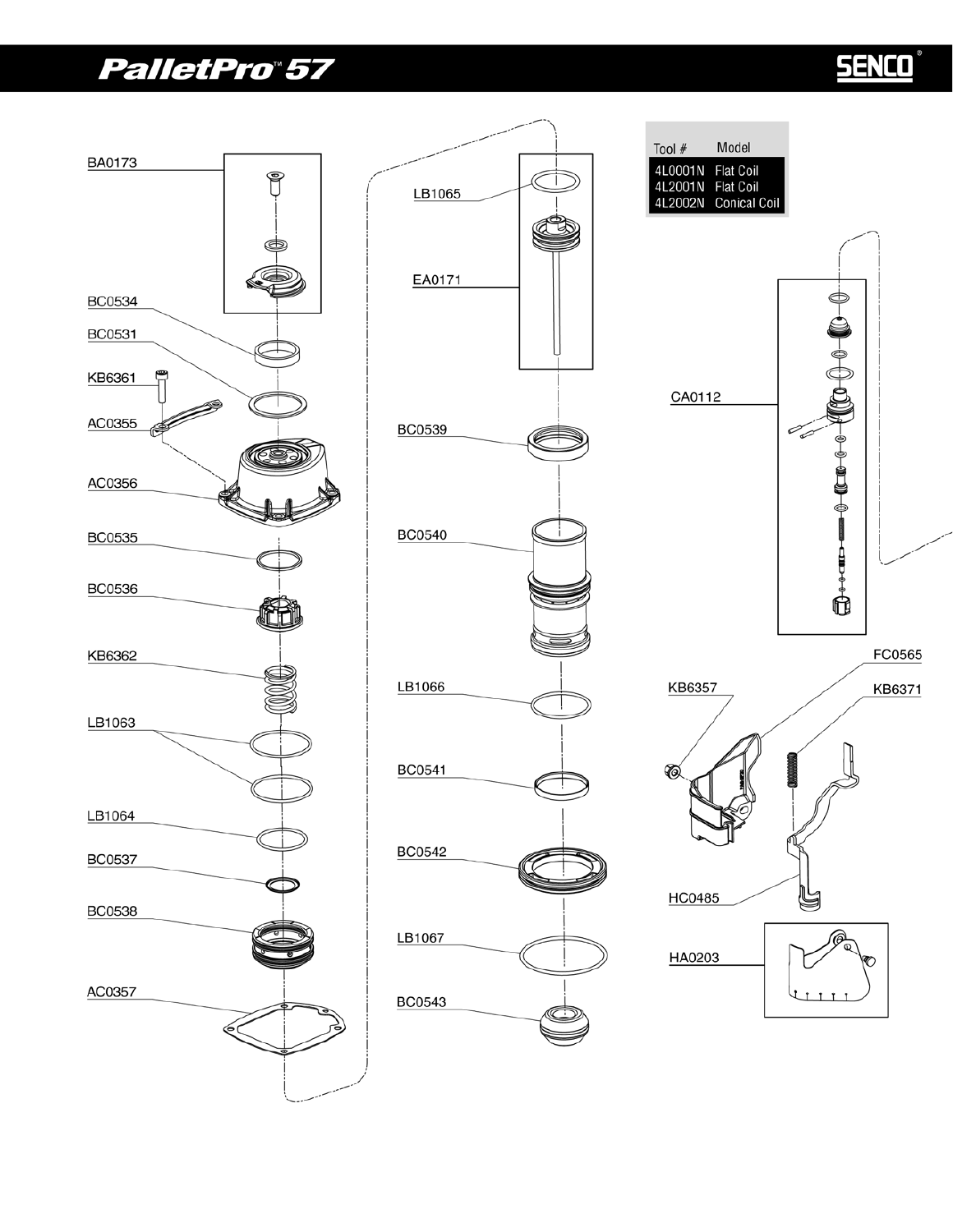#### PalletPro®57

## **SENCO**